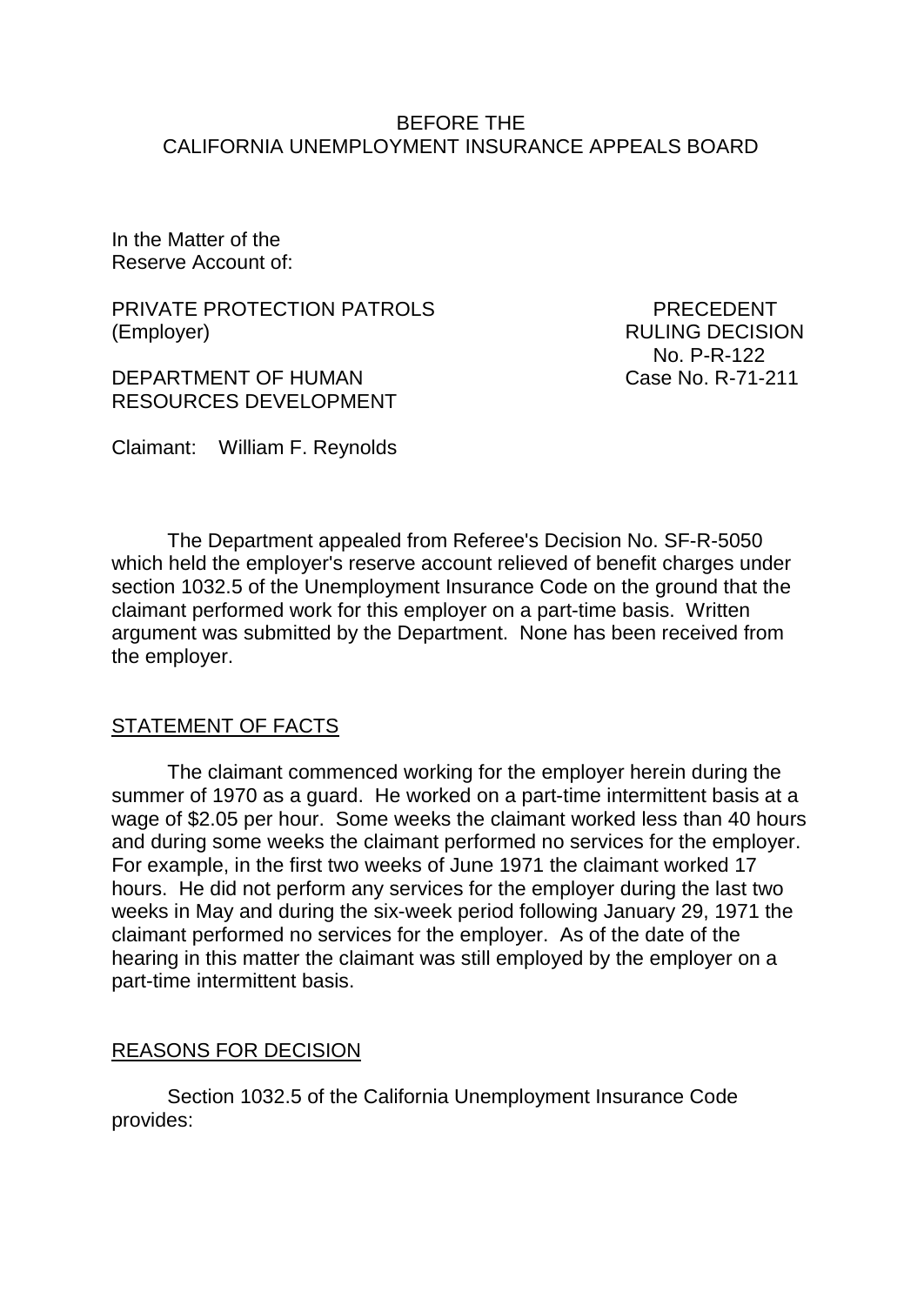"(a) Any base-period employer may, within 15 days after mailing of a notice of computation under Section 1329, submit to the department facts within its possession disclosing that the individual claiming benefits is rendering services for that employer in less than full-time work and is receiving wages less than his weekly benefit amount, and that the individual has continuously, commencing in or prior to the beginning of the base period, rendered services for that employer in such less than full-time work for wages less than the weekly benefit amount.

"(b) The department shall consider facts submitted under subdivision (a) of this section together with any information in its possession and promptly notify the employer of its ruling. If the department finds that an individual is, under Section 1252, unemployed in any week on the basis of his having less than full-time work and receiving wages less than his weekly benefit amount, and that the employer submitting facts under this section is a base-period employer for whom the individual has continuously, commencing in or prior to the beginning of the base period, rendered services in such less than full-time work for wages less than the weekly benefit amount, that employer's account shall not be charged for benefits paid the individual in any week in which such wages are payable by that employer to the individual. Any ruling may for good cause be reconsidered by the department within 15 days after mailing or personal service of the notice of ruling. An appeal may be taken from a ruling or reconsidered ruling in the manner prescribed in Section 1328."

In viewing the provisions of section 1032.5, we find that the relief to be granted an employer is dependent upon an individual continuously rendering services for the employer in less than full-time work and for wages less than the weekly benefit amount. The qualification of continuous services, weekly wages and weekly benefit amounts are repeated in subsection (b).

Words of common usage should be given their usual, ordinary and natural meaning or signification according to the approved usage unless there is some indication to the contrary in the statute itself. The sense in which words in question are used in everyday life rather than their scientific meaning is the criterion to use in ascertaining their meaning, and it is to be presumed that the legislature has used the words in their known and ordinary signification. (Crawford, Statutory Construction (1940), section 186, pages 316 and 317)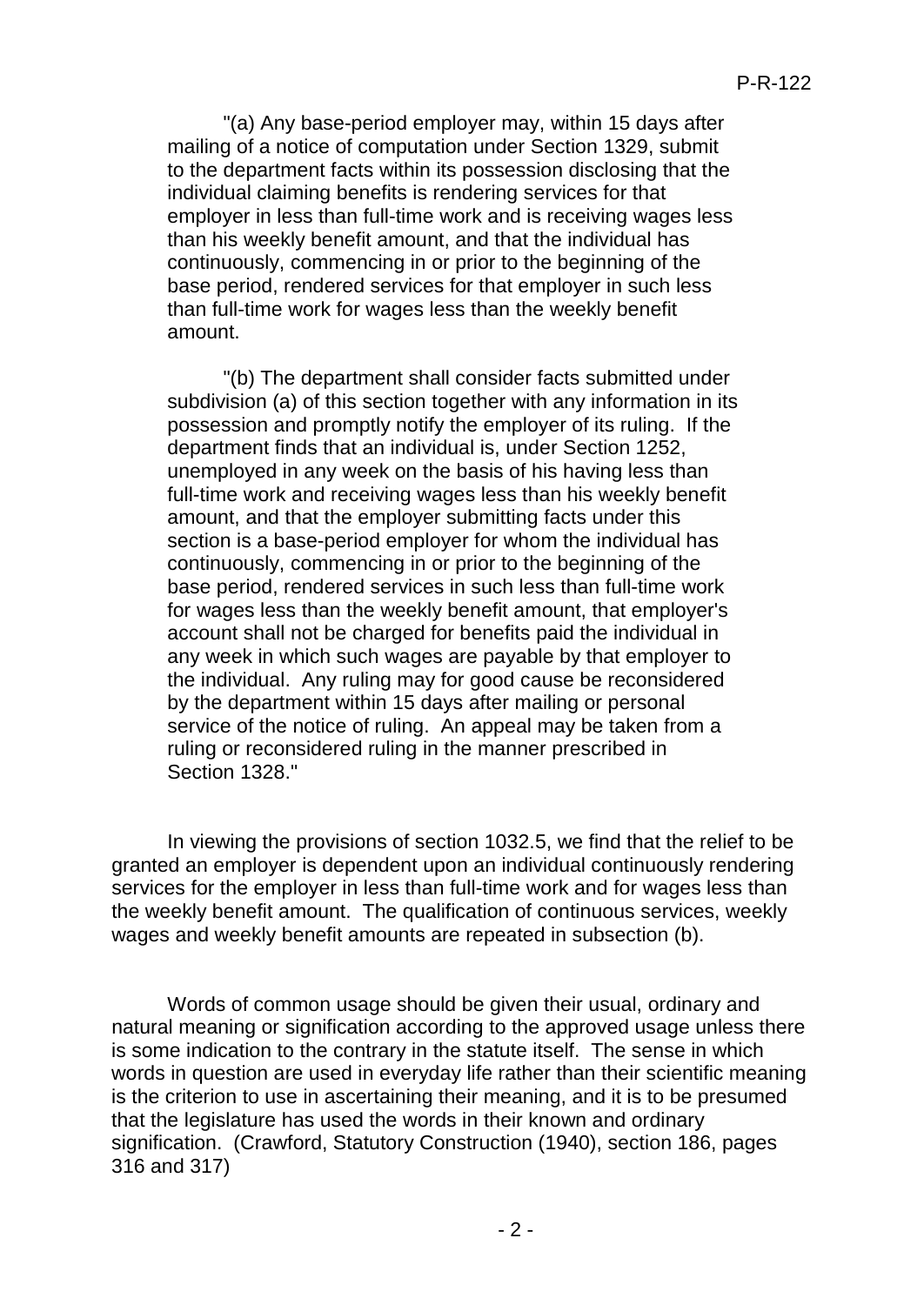The key qualifying word thus appears to be the word "continuously." This word has been uniformly construed on numerous occasions by both state and federal courts.

In Jacobson v. Mutual Benefit Health & Accident Ass'n., 296 N.W. 545, 70 N.D. 566, it is defined thus:

". . . the word 'continuously' means regularly, protracted, enduring, and without any substantial interruption of sequence, as contradistinguished from irregularly, spasmodically, intermittently, or occasionally, and does not necessarily mean constantly."

Lynch v. U.S., D.C.N.Y., 55 F. Supp, 538, at page 542, interpreted it:

"'Continuously' imports reasonable regularity under normal conditions and must be applied with reference to the incidents of a given employment, and that which would be regular and continuous on the part of an office manager would not necessarily be continuous as applied to a bookmaker's clerk or assistant."

In Belletich v. Pollock (1946), 75 Cal. App. 2d 142, 171 P. 2d 57, it was stated:

". . . 'With continuity or continuation . . . implying an unbroken sentence.' . . ."

According to Black's Law Dictionary, "continuously" means uninterrupted; in unbroken sequence; without intermission or cessation; without intervening time. (citations omitted) Such definition is consistent with that contained in Webster's Unabridged Dictionary.

From a review of the record in this matter, it is obvious that the claimant did not render services for the employer on a continuous basis; rather, his services were rendered on an intermittent basis. Therefore, since the claimant was not continuously rendering services on a less than full-time